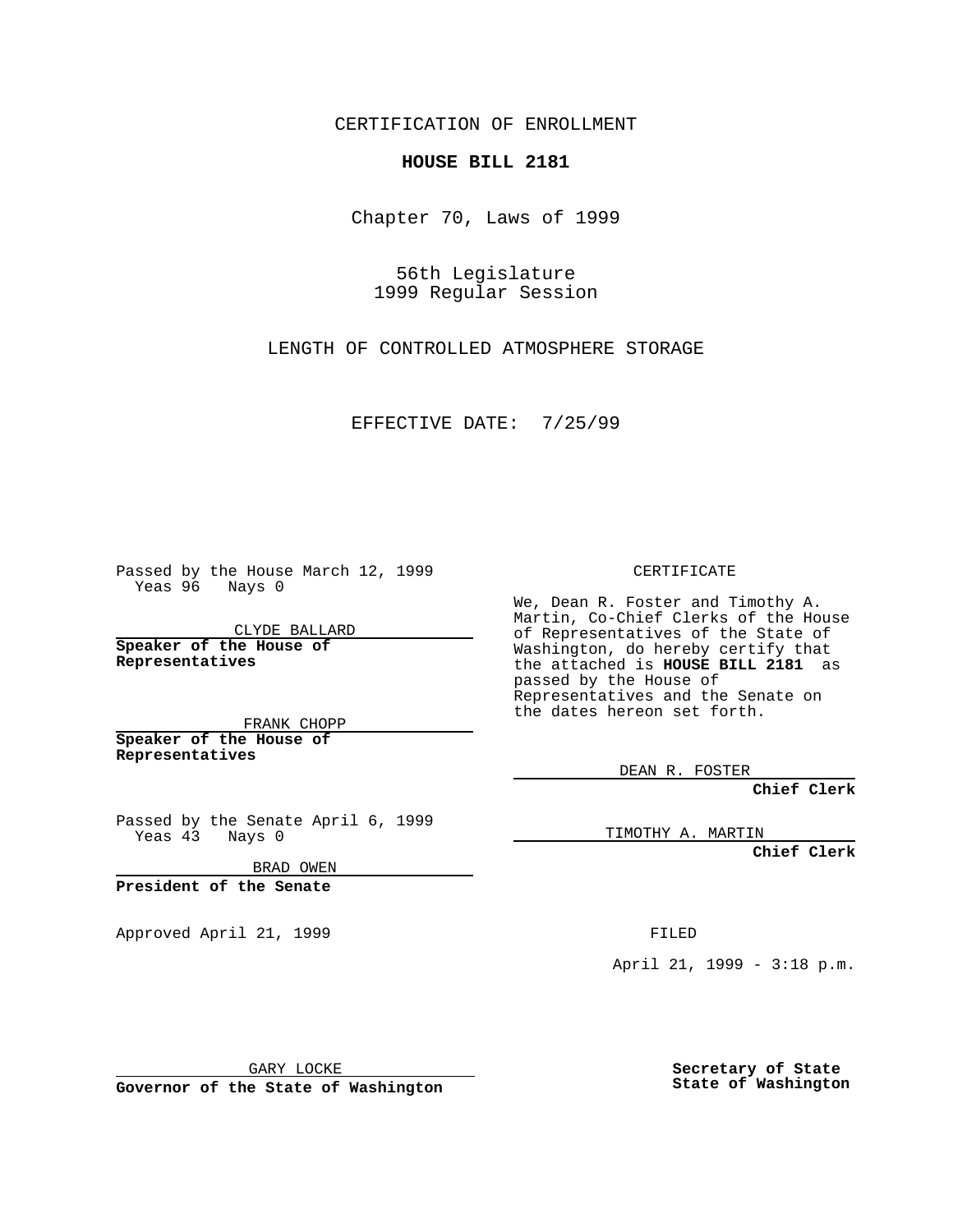## **HOUSE BILL 2181** \_\_\_\_\_\_\_\_\_\_\_\_\_\_\_\_\_\_\_\_\_\_\_\_\_\_\_\_\_\_\_\_\_\_\_\_\_\_\_\_\_\_\_\_\_\_\_

\_\_\_\_\_\_\_\_\_\_\_\_\_\_\_\_\_\_\_\_\_\_\_\_\_\_\_\_\_\_\_\_\_\_\_\_\_\_\_\_\_\_\_\_\_\_\_

Passed Legislature - 1999 Regular Session

## **State of Washington 56th Legislature 1999 Regular Session**

**By** Representatives Clements and G. Chandler

Read first time 02/17/1999. Referred to Committee on Agriculture & Ecology.

 AN ACT Relating to controlled atmosphere storage; and amending RCW 15.30.060.

BE IT ENACTED BY THE LEGISLATURE OF THE STATE OF WASHINGTON:

 **Sec. 1.** RCW 15.30.060 and 1994 c 23 s 1 are each amended to read as follows:

The director shall adopt rules:

 (1) Prescribing the maximum amount of oxygen that may be retained in a sealed controlled atmosphere storage warehouse: PROVIDED, That such maximum amount of oxygen retained shall not exceed five percent when apples are stored in such controlled atmosphere storage warehouse.

 (2) Prescribing the period in which the oxygen content shall be reduced to the amount prescribed in subsection (1) of this section: PROVIDED, That such period shall not exceed twenty days when apples are stored in such controlled atmosphere warehouse.

 (3) The length of time and the degrees of temperature at which any fruits or vegetables shall be retained in controlled atmosphere storage, before they may be classified as having been stored in controlled atmosphere storage: PROVIDED, That such period shall not be